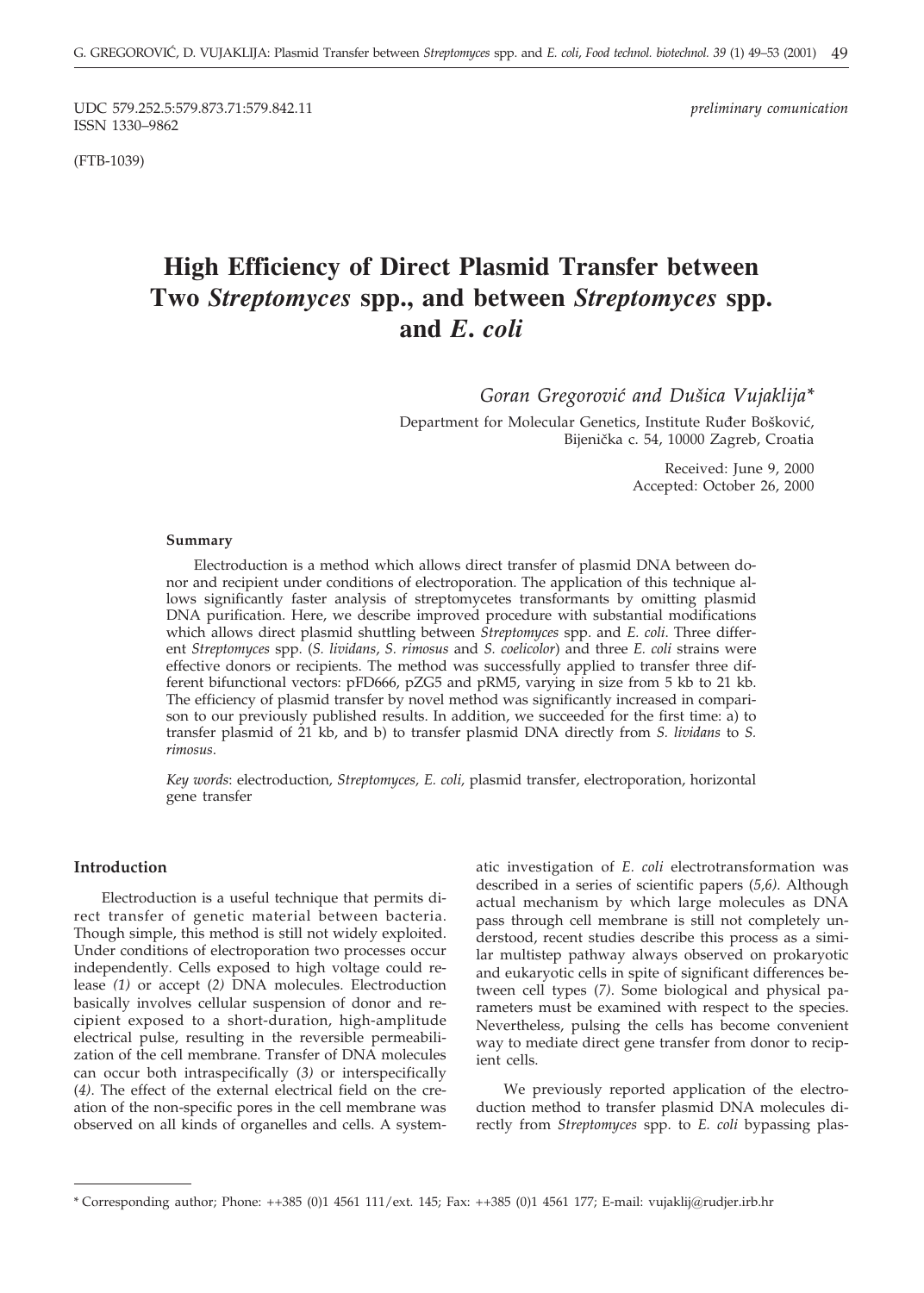mid DNA purification *(8)*. The basic method described earlier is useful, but it is limited for some *Streptomyces* species and unsuccessful in transferring plasmids larger than 15 kb in size. The extensive use of this method could simplify analysis of *Streptomyces* transformants considerably. This prompted us to examine different parameters in order to broaden the application of this method. Here, we describe a novel electroduction method. We examined the substantial modifications that allowed transfer of plasmid DNA from *E. coli* to *Streptomyces rimosus* and between different *Streptomyces* species. We also succeeded to transfer plasmid over 20 kb in size.

### **Materials and Methods**

### *Bacterial Strains and Plasmids*

*S. lividans* TK24 (*9*), *S. rimosus* R6–593 (*10*), *S. coelicolor* CH999 (*11*), *E. coli* GM119 (*12*), *E. coli* XL1-Blue (*13*) and *E. coli* S17.1 (*14*) were used as donors or recipients in this study. Bifunctional plasmids pFD666 of 5.2 kb (*15*), pZG5 of 7.4 kb (*16*) and pRM5 of 21 kb (*11*) were used for direct transfer by electroduction.

### *Media and Growth Conditions*

Two different solid media were prepared for the growth of *Streptomyces*. TCA medium that contains (in  $g/L$ ): bactopeptone 2; MgCl<sub>2</sub> 1; yeast extract 2; glucose 10; casamino acids 2.5; and agar (*17*); and TSB that contains 30 g/L triptone soya broth. *Streptomyces* spp. were regenerated in CRM medium as previously described (*17*). Growth conditions for *E. coli* were as described (*18*). SOC medium (*19*) was added for regeneration of *E. coli* immediately after pulsing the cells. Media were supplemented with kanamycin (25, 50 or 350  $\mu$ g/mL), ampicilin (100  $\mu$ g/mL), tetracycline (50  $\mu$ g/mL) or thiostrepton (20  $\mu$ g/mL) as required.

### *Plasmid Isolation and Analysis*

Plasmids were isolated with Qiagen Isolation kit (Qiagen Inc., Chadworth, USA) according to the manufacturer's instructions or by standard alkaline lysis method as previously described (*18*). The presence of plasmids in electroductants was analysed by standard gel electrophoresis method (*18*).

### *Preparation of Donor and Recipient for Electroduction*

### Donor

*Streptomyces* strains were grown on solid media containing the required antibiotic. A loopfull of mycelial fragments obtained by scraping small area was carefully removed from the plate to avoid contamination with agar. Therefore in some of our experiments *Streptomyces* spp. were grown on agar plates covered with cellophane membrane. Collected cell biomass was suspended in 80 µL of 10 % ice cold glycerol with no further treatment or it was treated with lysozyme (200  $\mu$ g/mL) at 37 °C for 30 min. Treated cells were washed twice by centrifugation at 5000 rpm with 1 mL of 10 % glycerol and finally resuspended in 80  $\mu$ L of ice cold 10 % glycerol.

*E. coli* colonies were used directly from LB plates supplemented with the required antibiotic. The cells were resuspended in 80  $\mu$ L of 10 % ice cold glycerol and used as donors in electroduction experiments.

#### Recipient

Electrocompetent mycelia of *S. rimosus* R6–593 were prepared as described previously *(17)*. Transformation efficiency was  $6.4 \cdot 10^4$  transformants per 1  $\mu$ g of pFD666. *E. coli* cells were prepared for electroporation according to BioRad manual. The strain *E. coli* XL1-Blue showed electrotransformation efficiency of  $1.5 \cdot 10^7$  transformants per 1 g of pFD666, twice as high as the efficiency of *E. coli* GM119, when transformed with the same plasmid.

#### *Electroporation*

Gene Pulser Unit equipped with Gene Pulse Controller (BioRad) was used in all experiments. Electroporation cuvettes were EUROGENETEC with interelectrode distance of 2 mm. Gene Pulser parameters for pulsing *Streptomyces* spp. were set at 10 kV/cm, 400  $\Omega$  and 25  $\mu$ F and for pulsing *E. coli* strains were set at 12.5 kV/cm,  $200 \Omega$  and  $25 \mu F$ .

#### *Electroduction procedure*

### Transfer of plasmid DNA from *Streptomyces* spp. to *E. coli*

Donor biomass was resuspended in 10 % ice cold glycerol and treated with lysozyme when required as previously described. 80  $\mu$ L of donor suspension was placed in prechilled cuvette and pulsed twice. Two times pulsed donor suspension was frozen at –80 °C for 30 min then thawed at 4  $^{\circ}$ C, transferred to prechilled cuvette and centrifuged at 13000 rpm for 15 min at  $4^{\circ}$ C. Donor supernatant obtained as described was mixed with  $40 \mu L$  of recipient cells prepared for electroporation and pulsed again. 1 mL of SOC medium was added and the mixture was incubated for 1 h at 37 °C and then plated on selective plates.

### Transfer of plasmid DNA from *S. lividans* to *S. rimosus*

*S. lividans* (pFD666) was grown on selective solid medium supplemented with  $50 \mu g/mL$  kanamycin. The mycelium to be used as donor was prepared and pulsed as described above. Electrocompetent mycelium of *S. rimosus* was mixed with donor supernatant and pulsed again. 1 mL of ice cold CRM medium was added, the cells were grown for 3 h at 30  $^{\circ}$ C and then plated on selective plates (*17*).

#### Transfer of plasmid DNA from

#### *E. coli* to *Streptomyces rimosus*

*E. coli* GM119 harbouring pFD666 was used as a plasmid donor. The cells were pulsed under conditions as described in *Electroporation*. Supernatant was mixed with electrocompetent mycelium of *S. rimosus* R6–593 and pulsed again. The cells were regenerated and plated on selective medium as described above.

### **Results and Discussion**

Direct transfer of plasmid DNA between *Streptomyces* spp. and *E. coli* were performed as described in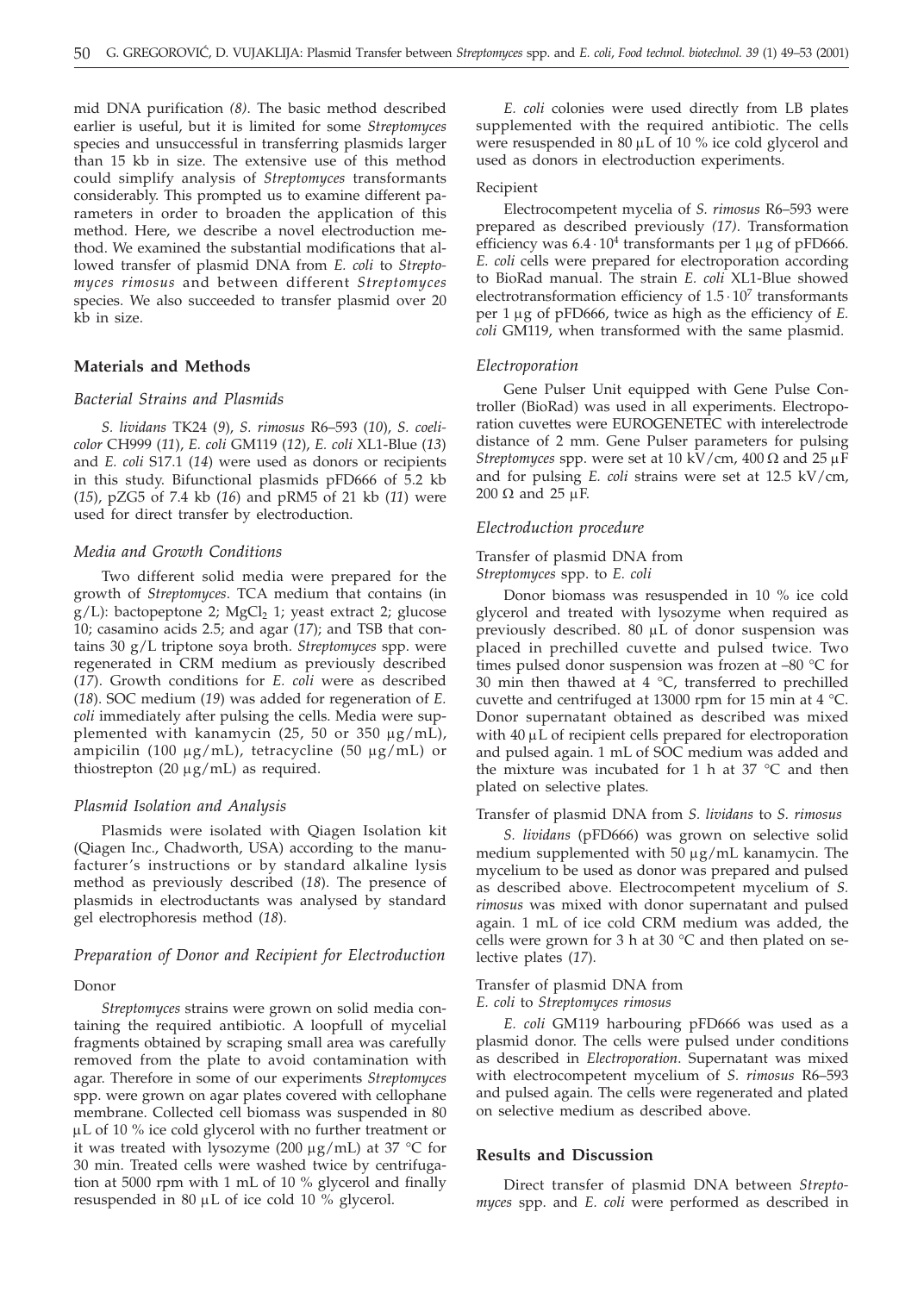Methods. Due to our previous data (*8*), electrical parameters were not varied. Fields strength intensity and pulse length were kept at optimum values for our model system, as described in electroduction procedure. The time constants for *E. coli* electroporation were typically 4–4.5 ms and for *Streptomyces* electroporation 7–9 ms. From the recent reports (*6*), it is known that the pulse duration, and consequently cell permeabilization, is a critical parameter for the gene transfer.

Several attempts to transfer plasmid pRM5 of 21 kb from *S. coelicolor* CH999 to *E. coli* S17.1 by already published electroduction method (*8*) have been unsuccsessful. This prompted us to examine the effect of freezing and thawing on the pulsed donor cells as an improvement of the basic protocol. Only by applying this additional step it was possible to transfer plasmid of 21 kb in size directly from *S. coelicolor* to *E. coli* (data not shown). We suggest that this process acts synergistically with electrical pulse, probably by affecting the integrity of the cell wall and thus enhancing the plasmid release from the cell.

In order to examine the effect on the efficiency of this and some other modifications in comparison to our basic protocol (*8*), the same donor strain, *S. lividans* TK24 harbouring pFD666 was used as a referent strain throughout this study. With previously published protocol, we were not able to get more than 100 electroductants, though the method was used routinely. With the same strain and by applying two additional steps we were able to get significantly increased number of electroductants. Table 1A, lane 1 shows the result of our typical experiment with *S. lividans* TK24 harbouring pFD666, when freezing and thawing of the donor cells were applied to the basic protocol. Furthermore, four times higher efficiency was obtained (Table 1A, lane 6) when donor cells were additionally pre-treated with lysozyme. The modified procedure described above was also applied to transfer plasmid pFD666 from *S. rimosus*. The number of electroductants was much lower (Table 1A, lane 4 compared to lane 1) when *S. rimosus* was used as donor, nevertheless the method was reproducible. This discrepancy could be ascribed to the different cell wall structure of these two *Streptomyces* species.

When pre-treatment with lysozyme was applied to *S. rimosus*, electroduction efficiency (Table 1A, lane 7) was slightly decreased. From our experience, fluctuation of transformation efficiency up to 50 % is not significant

Table 1. (A) Results of typical electroduction experiments using differently prepared donor suspensions. The plasmid DNA was transferred from *Streptomyces* spp. to different strains of *E. coli*

| Procedure Donor                         |                            | Plasmid | Recipient | Number of<br>electroductans |
|-----------------------------------------|----------------------------|---------|-----------|-----------------------------|
| $^{2p}$ , $^{-80}$ °C <sup>a)</sup>     | S. lividans                | pFD666  | XL1-Blue  | 422                         |
|                                         | <b>TK24</b>                | pZG5    | XL1-Blue  | 650                         |
|                                         |                            |         | GM119     | 355                         |
|                                         | S. rimosus                 | pFD666  | XL1-Blue  | 27                          |
|                                         | R6-593                     | pZG5    | XL1-Blue  | n.r.                        |
| lys, 2p, $-80^{\circ}$ C <sup>b</sup> ) | S. lividans<br><b>TK24</b> | pFD666  | XL1-Blue  | 1742                        |
|                                         | S. rimosus                 | pFD666  | XL1-Blue  | 18                          |
|                                         | R6-593                     | pZG5    | XL1-Blue  | 9                           |

and it could be due to the amount of biomass taken by loop. In order to test whether the collection of micelia from the solid media would be easier, and to minimise the possibility of arcing during electrical pulsing, *S. rimosus* harbouring pFD666 was grown on cellophane. We obtained up to four times higher number of electroductants in comparison to results discussed above (data not shown). We suggest that this approach could be applied for the improvement of our electroduction method.

The electrodution procedure was also applied to transfer plasmid pZG5 from the same donors (*S. lividans* and *S. rimosus*). The result of our typical experiment when pZG5 was transferred from *S. lividans* is presented in Table 1A, lane 2. When *E. coli* XL1-Blue was used as recipient the result was two times better in comparison to the number of electroductants obtained with *E. coli* GM119. This result nicely correlates with the transformation efficiencies (see Methods) of these two recipients. Application of freezing and thawing for transferring pZG5 from *S. rimosus* was fallible. Few electroductants were obtained in one out of five performed experiments and therefore we consider this result negative. Successful and reliable method was achieved when pre-treatment of donor mycelia with lysozyme was included as described in Methods (Table 1A, lane 8). Microscopy of mycelia after treatment with lysozyme in 10 % glycerol revealed no presence of protoplasts, however the release of the plasmid was still sufficient for obtaining the electroductants in all performed experiments. Thus with minor modifications this method was successfully applied to *S*. *rimosus* strain. Although we assume that by pulsing the protoplasts more plasmid DNA could be released, taking into account the time needed for protoplast preparation with standard procedure and additional exchange of the buffer in order to avoid arcing (overheating), we suggest that protoplast preparation should be applied only to special cases.

Application of lysozyme treatment and freeze thawing of the donor cells were substantial for successful transfer of plasmid DNA from *S. lividans* to *S. rimosus*. This is the first example of plasmid shuttling between two *Streptomyces* species by electroduction. Five times higher efficiency was obtained when donor cells were pre-treated with lysozyme. The results are presented in Table 1B. The described procedure was also successfully applied to transfer plasmid from *E. coli* to *S. rimosus* (data not shown). *E. coli* GM119 (*dam-dcm-*) strain, defi-

Table 1. (B) Results of electroduction of plasmid DNA transfer from *S. lividans* TK24 to *S. rimosus* R6–593

| Procedure                       | Donor |                               | Plasmid Recipient Number of |
|---------------------------------|-------|-------------------------------|-----------------------------|
|                                 |       |                               | electroductans              |
|                                 |       | S. lividans pFD666 S. rimosus | 430                         |
| 2p,<br>–80 °Cª <sup>)</sup>     | TK24  | R <sub>6</sub> -593           |                             |
| lys, 2p,<br>80 °C <sup>b)</sup> |       | S. lividans pFD666 S. rimosus | 2270                        |
|                                 | TK24  | R <sub>6</sub> -593           |                             |
|                                 |       |                               |                             |

<sup>a)</sup> »two pulses – freeze donor – pulse« method b) »lysozyme treatment – two pulses – freeze donor – pulse« method

n.r. – not reliable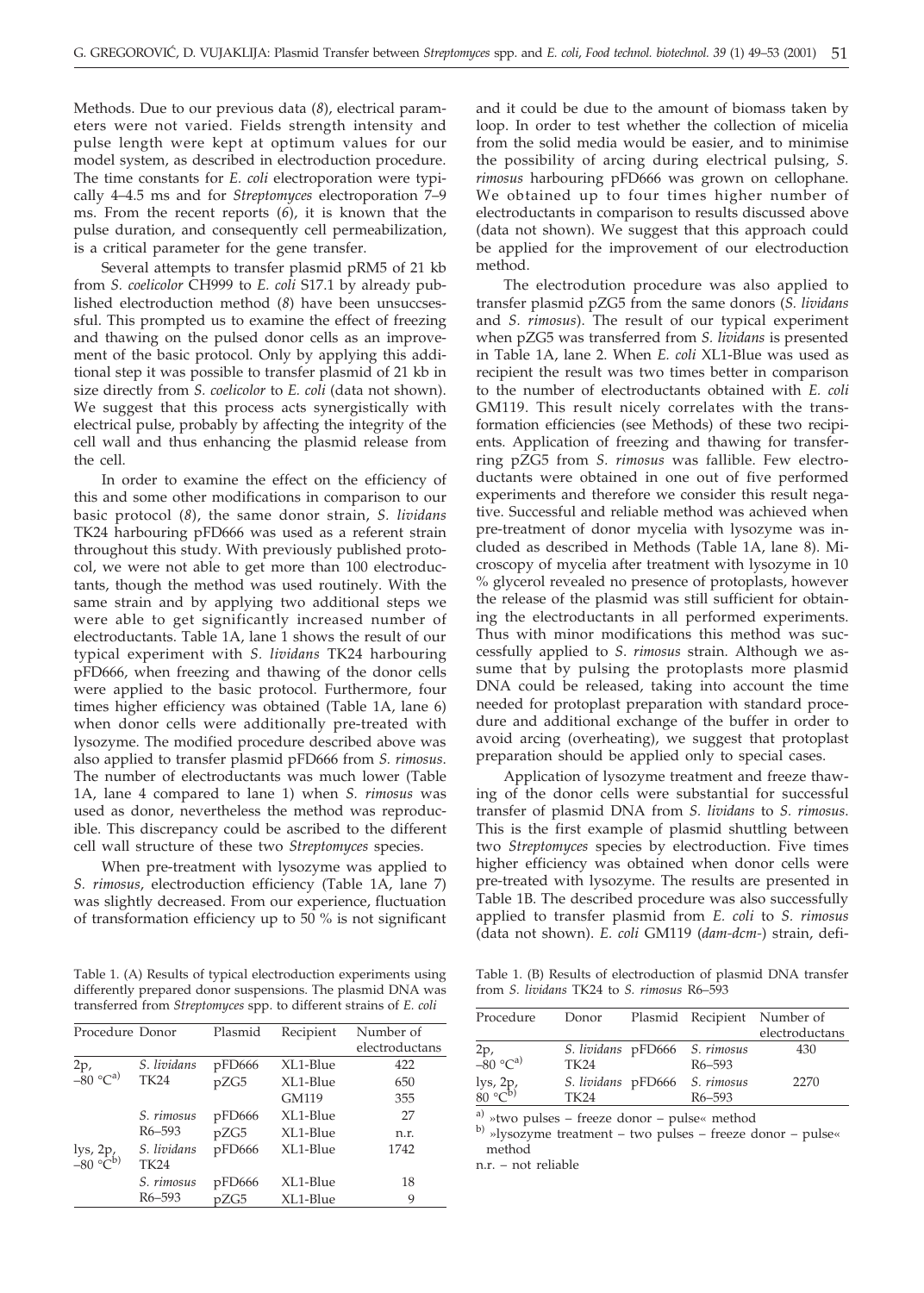cient in DNA methylation was used as plasmid DNA donor to avoid restriction barrier in *S. rimosus*.

### Evidence for the presence of pFD666 in electroductants achieved in experiments described above (Table 1A,B) was also obtained directly. Whenever *Streptomyces* were transformed by electroduction, the plasmid was then transferred directly to *E. coli* to avoid tedious plasmid purification from *Streptomyces* as well as to get the results faster (Fig. 1).



**Fig. 1. Isolation of plasmid pFD666 from** *E. coli.* Lane 1 – control pFD666; lane 2 – pFD666 isolated after shuttling from *E. coli* GM119 to *S. rimosus* R6–593 and back to *E. coli* XL1-Blue; lane 3 – pFD666 isolated after shuttling from *S. lividans* TK24 to *S. rimosus* R6–593 and then to *E. coli* XL1-Blue

These fast shuttling of plasmid DNA from *Streptomyces* to *E. coli* and back, or from *S. lividans* to *S. rimosus* reveals the power of the method. It can be routinely used for manipulation with bifunctional vectors and moreover, it is significantly time saving in analysis of *Streptomyces* transformants.

#### **Conclusions**

A novel electroduction method significantly improved direct transfer of plasmid DNA between distantly and closely related bacteria. Essential steps include freeze thawing of donor cells and pre-treatment with lysozyme. Described modifications enabled successful transfer of large size plasmid (21 kb). The method was also successfully applied to transfer plasmid directly from *S. lividans* to *S. rimosus*. This is the first example of shuttling bifunctional vector between two *Streptomyces* spp.

#### *Acknowledgements*

We thank Dr. Vera Gamulin and Dr. Jasenka Pigac for critical reading of the manuscript and for many useful discussions. We also thank Dr. Andreja Mikoč for the supply of *S. rimosus* electrocompetent cells. This work was supported by Croatian Ministry of Science and Technology, grant No. 00981003.

### **References**

- *1.* D. Heery, R. F. Powell, F. Gannon, L. K. Dunican, *Nucleic Acids Res. 17* (1989) 10131.
- *2.* W. J. Dower, J. F. Miller, W. Ragsdale, *Nucleic Acids Res. 16* (1988) 6127–45.
- *3.* D. K. Summers, H. K. Withers, *Nucleic Acids Res. 18* (1990) 2192.
- *4.* R. Marcil, D. R. Higgins, *Nucleic Acids Res. 20* (1992) 917.
- *5.* T. D. Xie, T. Y. Tsong, *Biophys. J. 63* (1992) 28–34.
- *6.* N. Eynard, F. Rodriguez, J. Trotard, J. Teissie, *Biophys. J. 75* (1998) 2587–2596.
- *7.* N. Eynard, M. P. Rols, V. Ganeva, B. Galutzov, N. Sabri, J. Teissie, *Bioelectroch. Bioener. 44* (1997) 103–110.
- *8.* D. Vujaklija, J. Davies, *J. Antibiot. 48* (1995) 635–637.
- *9.* D. A. Hopwood, M. J. Bibb, K. F. Chater, T. Kieser, C. J. Bruton, H. M. Kieser, D. J. Lydiate, C. P. Smith, J. M. Ward, H. Schrempf: *Genetic Manipulation of Streptomyces: A Laboratory Manual,* The John Innes Foundation, Norwich (1985).
- 10. B. Gravius, D. Glocker, J. Pigac, K. Pandža, D. Hranueli, J. Cullum, *Microbiology, 140* (1993) 2271–2277.
- *11.* R. McDaniel, S. Ebert-Khosala, D. A. Hopwood, C. Khosla, *Science, 262* (1993) 1546–1550.
- *12.* H. W. Boyer, D. Roulland-Dussoix, *J. Mol. Biol. 41* (1969) 459–472.
- *13.* W. O. Bullock, J. M. Fernandez, J. M. Short, *BioTechniques, 5* (1987) 376.
- *14.* P. Mazodier, R. Petter, C. Thompson, *J. Bacteriol. 171* (1989) 3583–3585.
- *15.* F. Dennis, R. Brzezinski, *Gene, 111* (1992) 115–118.
- *16.* S. Durajlija, J. Pigac, V. Gamulin, *FEMS Microbiol. Lett. 67* (1991) 317–321.
- *17.* J. Pigac, H. Schrempf, *Appl. Environ. Microbiol. 61* (1995) 352–356.
- *18.* J. Sambrook, E. F. Fritsch, T. Maniatis: *Molecular Cloning: A Laboratory Manual,* 2nd ed., Cold Spring Harbor Laboratory Press, Cold Spring Harbor, New York (1989).
- *19.* W. J. Dower, J. F. Miller, C. W. Ragsdale, *Nucleic Acids Res. 16* (1988) 6127–6145.